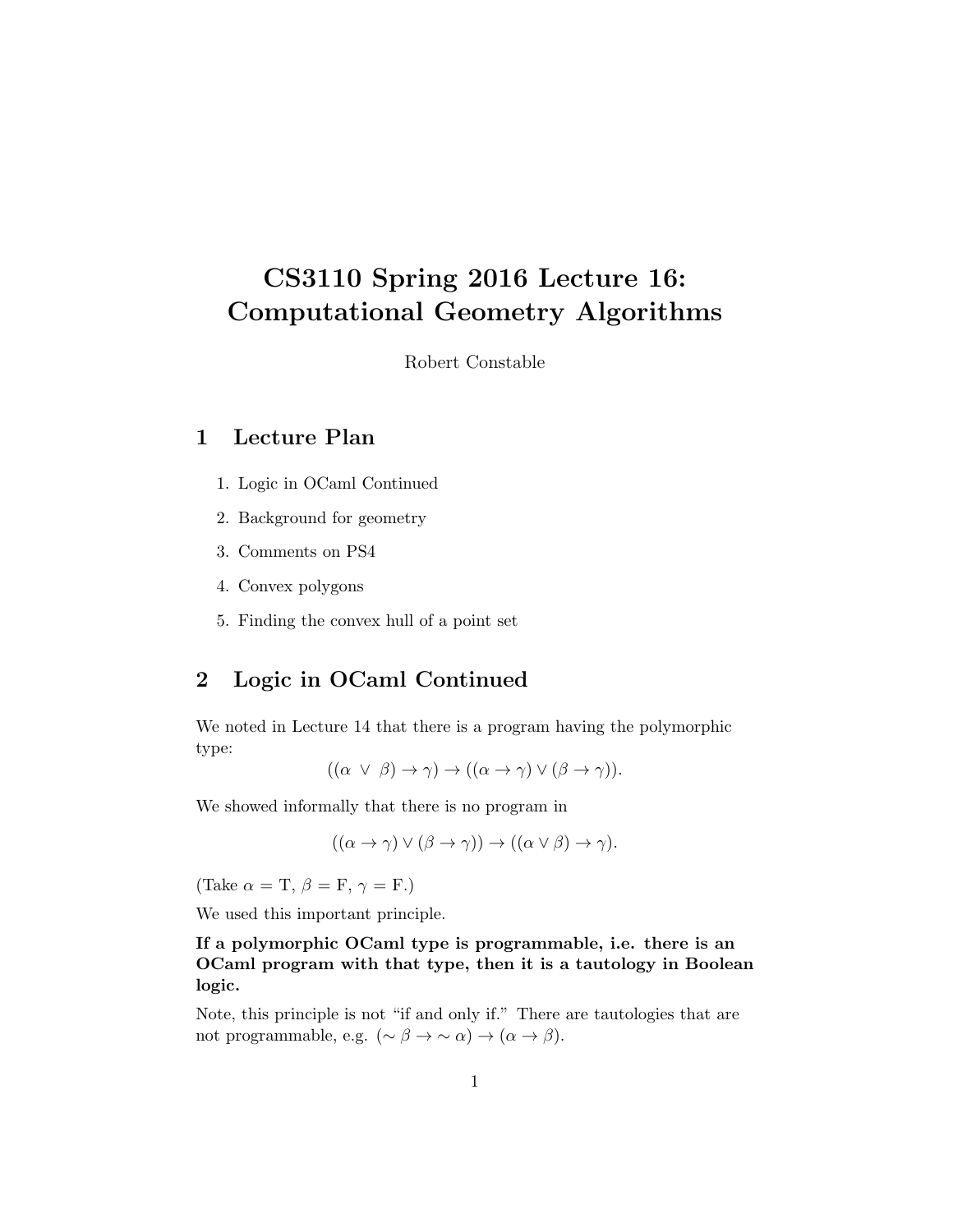In due course, we will show why this is true. Meanwhile, we will collect more examples. Here is an especially simple one:

- (a)  $((\alpha \rightarrow \beta) \& (\beta \rightarrow \gamma)) \rightarrow (\alpha \rightarrow \gamma)$ What is this program?
- (b)  $(\alpha \to \beta) \to (\sim \beta \to \sim \alpha)$ )

Is there a program?

Yes:  $(\alpha \to \beta) \to ((\beta \to \text{Void}) \to (\alpha \to \text{Void}))$ 

fun  $ab \rightarrow$  fun  $nb \rightarrow$  fun  $a \rightarrow nb(ab(a))$ 

### 3 Background for Geometry

In the two lectures this week, we will study computational geometry algorithms, specifically algorithms needed for finding the convex hull of a set of points in the plane. We will examine how to implement these algorithms using the constructive real numbers. We will also consider informally how to demonstrate that the algorithms are correct.

The classical approach to geometry represented by Euclid's *Elements* [6, 5] does not rely on understanding real numbers or even rational numbers. The geometric concepts are *abstract*. Historically they remained that way from 350 BCE until the 17th century, and abstract geometry is still an active area of research [7, 8, 1, 2]. Many construction problems could not be resolved in the abstract setting, e.g. the problem of trisecting an angle or "squaring the circle." Nevertheless, geometry was developed to a very high level and was constructive in a fundamental way.

The Greeks tried to find methods of constructing polygons and showing that they are congruent or similar. Their method of construction was to use a straight edge and (collapsing) compass. With those tools they could construct polygons, which they called rectilinear figures, and prove that two such figures were congruent and that they were similar.

To make these ideas concrete, recall how Euclid, in his first theorem, shows how to construct an equilateral triangle.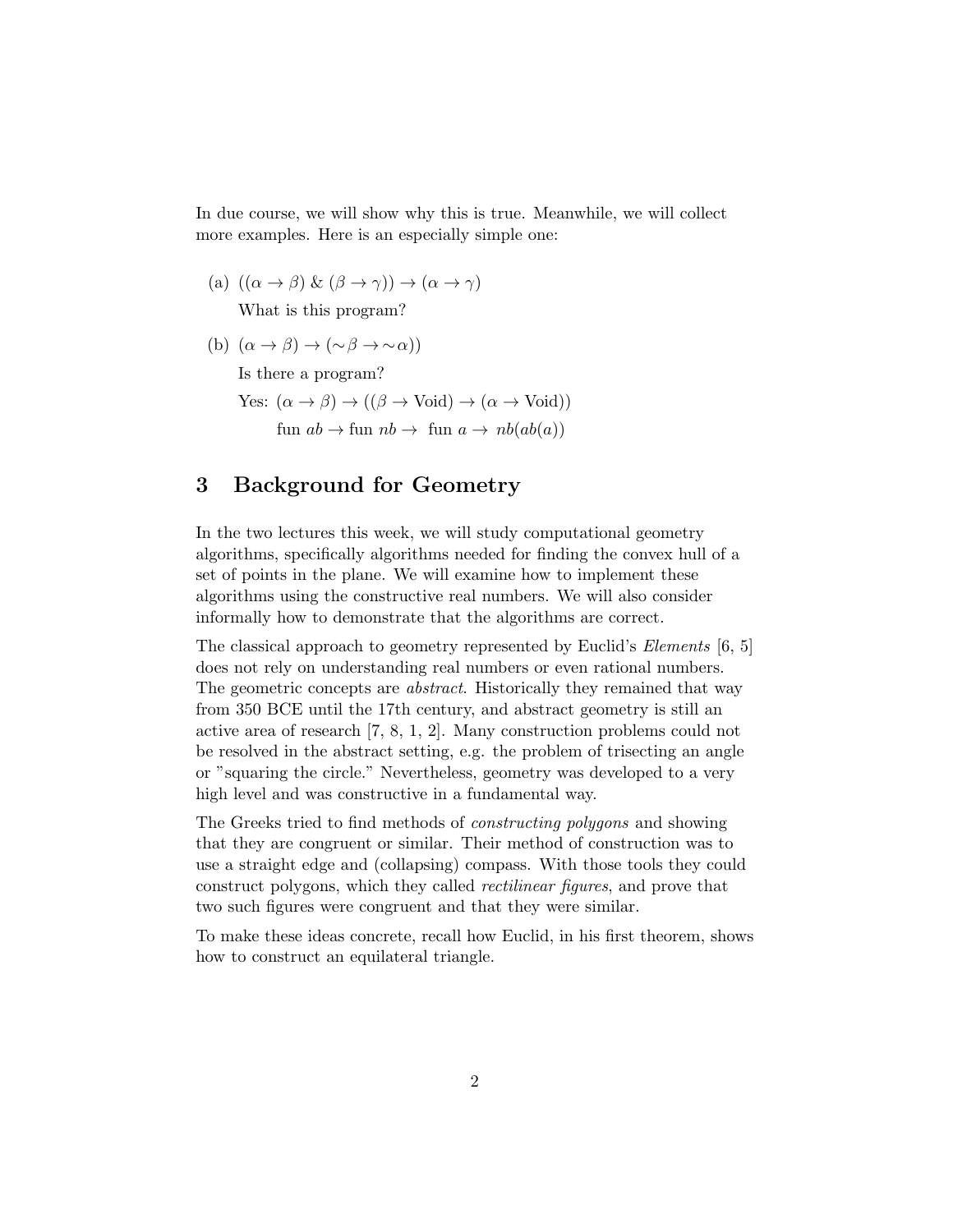

#### 3.1 Computational Geometry

Computational geometry (CG) is an important area of theoretical computer science concerned with developing algorithms for efficiently processing geometric data. CG has applications in computer vision, graphics, computational biology, robotics, pattern recognition, and so forth.

Typically geometric algorithms are developed using floating point numbers. In this case there are several subtle issues that must be addressed in evaluating the results. If the algorithms are not sufficiently robust against the inherent limitation on the precision of floating point input and output, they can fail to provide geometrically sensible results. In this course we overcome this limitation by using constructive real numbers. This is a very precise approach, and it can perhaps account for all geometric results and capture precisely all geometric truths.

On the other hand, using constructive real numbers requires considerable mathematical sophistication of the kind not typically taught in undergraduate classes. So we would like to supplement the insights from constructive reals by referencing inherently geometric concepts. There seems to be a notion of geometric truth that can be precisely expressed independently of floating point numbers or even infinite precision constructive real numbers – at least in the view of this author.

It is possible that these truths can be axiomatized and developed deductively using proof assistants such as Agda, Coq, and Nuprl. But this is not yet accomplished in sufficient detail to be taught in college courses. Some Cornell researchers believe this is a viable path to a precise complementary account of geometric concepts that uses real numbers to implement geometric concepts, insights, and intuitive algorithms.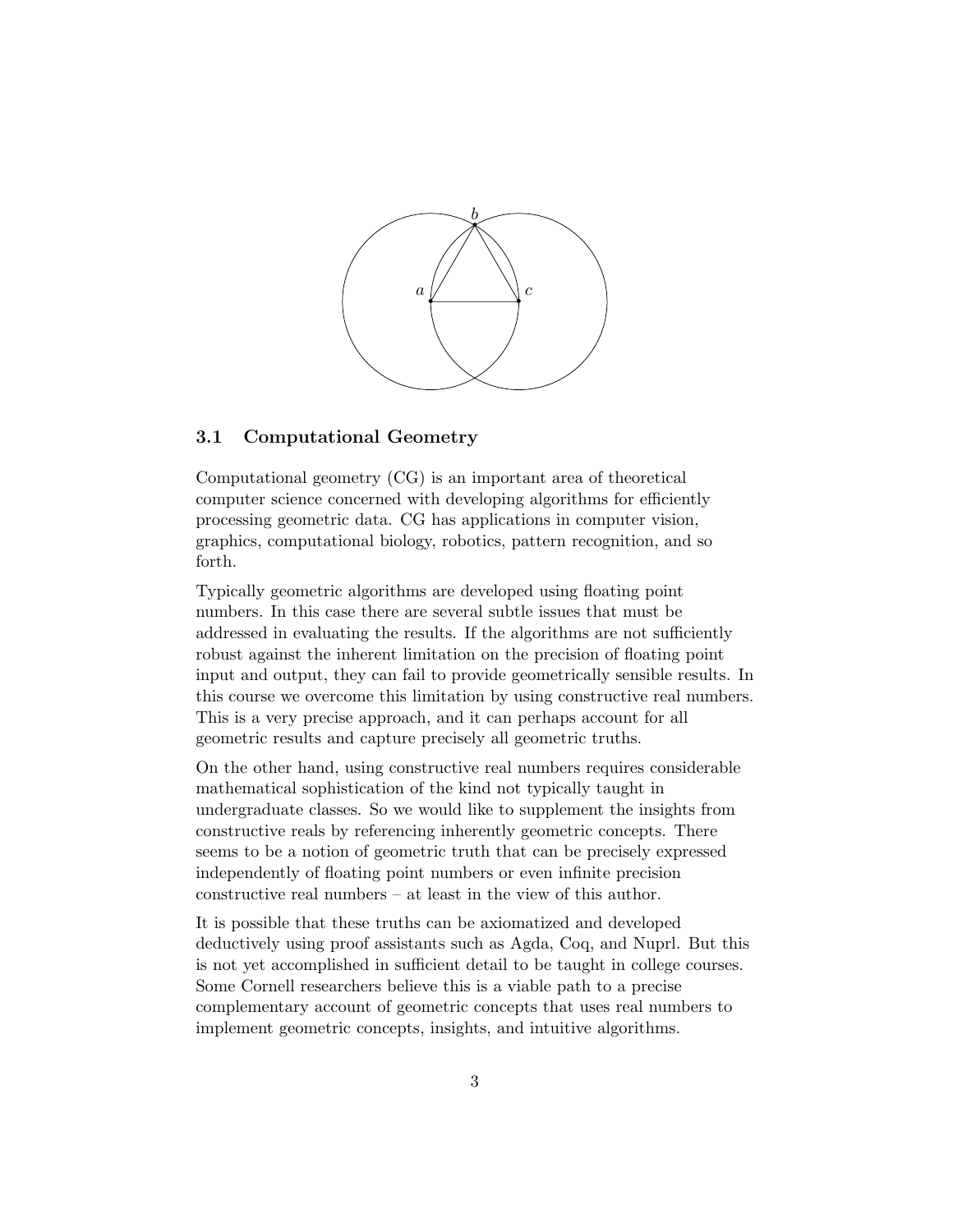We will cite results from two excellent textbooks [4, 3]. We cite these textbooks and present algorithms from them and from accounts on the web – another excellent source of explanation for the algorithms taught in this part of the course.

#### 3.2 Convex hulls abstractly

We can think about the problem of finding the convex hull of a set of points in the Greek "coordinate free" style. This approach provides the basic intuition behind most (perhaps all) convex hull algorithms. This is one precise sense in which our approach is abstract. In this style functional programming is also quite natural as we will see. We let the type of Points be the type of the entire Euclidean plane. The type *Points list* is an OCaml like representation of a finite (possibly empty) collection of points in the plane.

We typically want the points to be distinct, so we need to say that  $[p_1, ..., p_n]$  is a list of *distinct* points. By this we mean that we do not have  $p_i = p_j$  unless  $i = j$ . So we want the type of Points to come with an equality relation.<sup>1</sup> But we do not assume that equality is decidable on every type. That is, we do not require a Boolean test,  $eq(p_i, p_j)$  deciding whether points are equal or not.<sup>2</sup> Expressed another way, we do not assume that for any two points p, q we have  $(p = q \vee \neg (p = q))$  where the  $\vee$ disjoint union is given by the OCaml variant type as defined in the OCaml propositional type system.

Starting on page 2 of the de Berg et al textbook, Computational Geometry, the authors give a coordinate free algorithm for computing the convex hull of a set of points in the Euclidean plane [4]. The input is simply a list of distinct points. They write  $p_1, p_2, p_3, ..., p_n$  as the given non-empty list of points. If there are only two distinct points, then there is no convex hull, so we require at least three distinct non-colinear points to state the problem. The first step of the algorithm is to pick two of these points and construct a directed line segment connecting them, say from  $p_1$  to  $p_2$ . This provides a base line and a direction. We can speak of the region of the plane to the left and the one to the right of this directed line segment. We

<sup>&</sup>lt;sup>1</sup>This is a general property of all types in the formal constructive type theories, they come with an equality relation. Without such a relation, it is less clear how we reason precisely about the type, indeed, whether it is a mathematically sensible collection.

<sup>2</sup>Recall that we know that the type of constructive real numbers does not have a decidable equality function.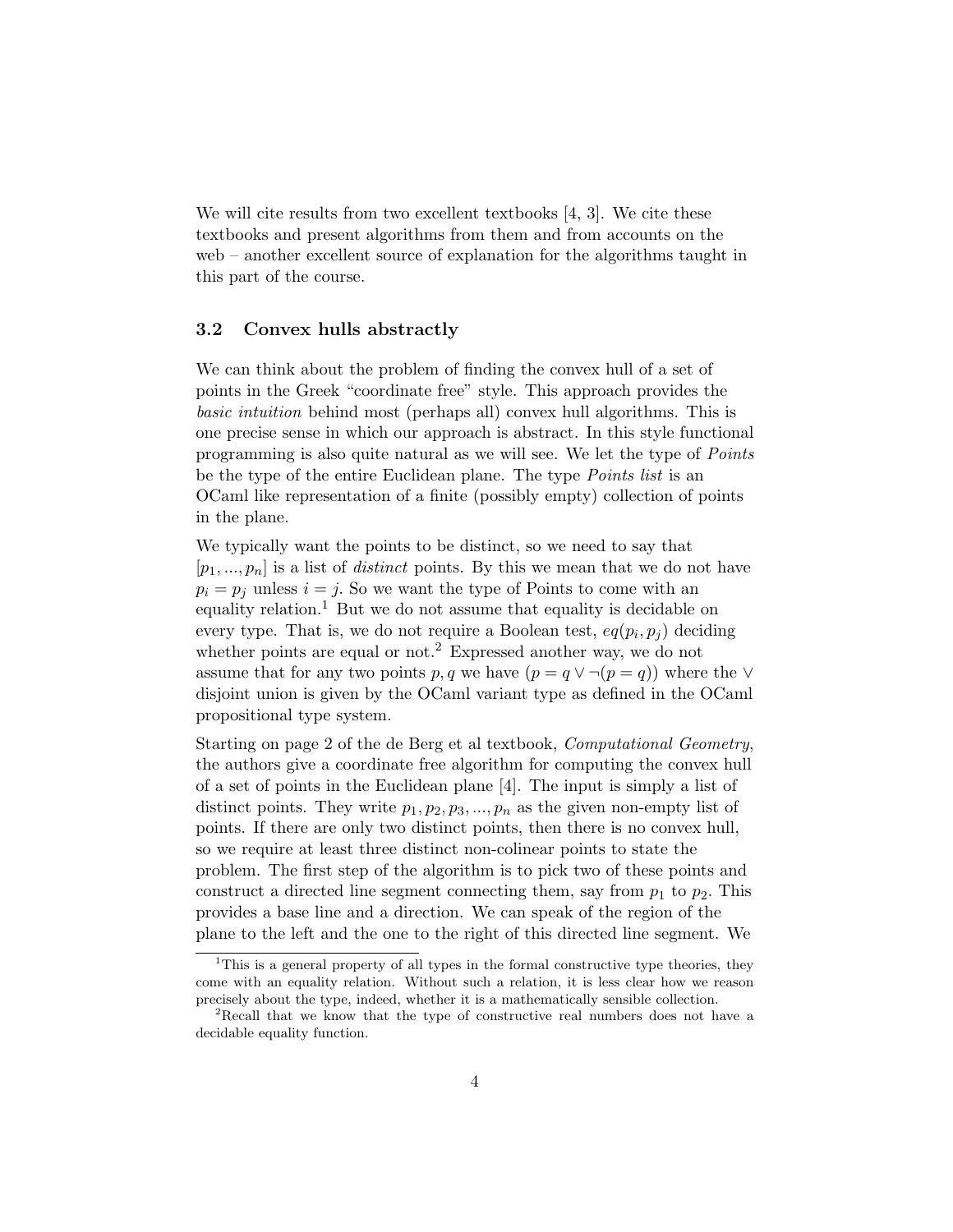check the region to the *left of the segment* to see if there is a point  $r$  in it. If there is, then we try another pair of points, say  $p, q$  and make this check. We continue until we find a pair  $h_1, h_2$  with no points in the right region. We know that this segment  $h_1, h_2$  will be an edge of the convex hull. Now we pick another pair of points that we have not tried before and perform the same tests.

If we know that there is a convex hull of any finite list of points, then this algorithm will find it, but it will be quite slow,  $n^3$  in the length of the list; that is why the method is called  $SlowConvexHull$  by de Berg et al. Moreover, it assumes that there is such a geometric object without showing us how to construct it. How do we really know that there is always such a geometric object for any finite list of planar points? The textbook hints at the problems with this paragraph on page 5: "We have designed our first geometric algorithm. It computes the convex hull of a set of points in the plane. However, it is quite slow, – its running time is  $O(n^3)$  – it deals with degenerate cases in an awkward way, and it is not robust. We should try to do better." We can add to this list of issues the fact that it assumes there is a convex hull without giving any reason for us to believe that it exists, except perhaps for the "rubber band" argument, which is hardly simple mathematics. So logically, this purported construction assumes the existence of the object we are tying to construct.

We can be more efficient and still use an abstract coordinate free approach if we try adding points one at a time, say starting from the left most point.



### References

[1] Michael J. Beeson. Proof and computation in geometry. In Tetsuo Ida and Jacques Fleuriot, editors, Automated Deduction in Geometry,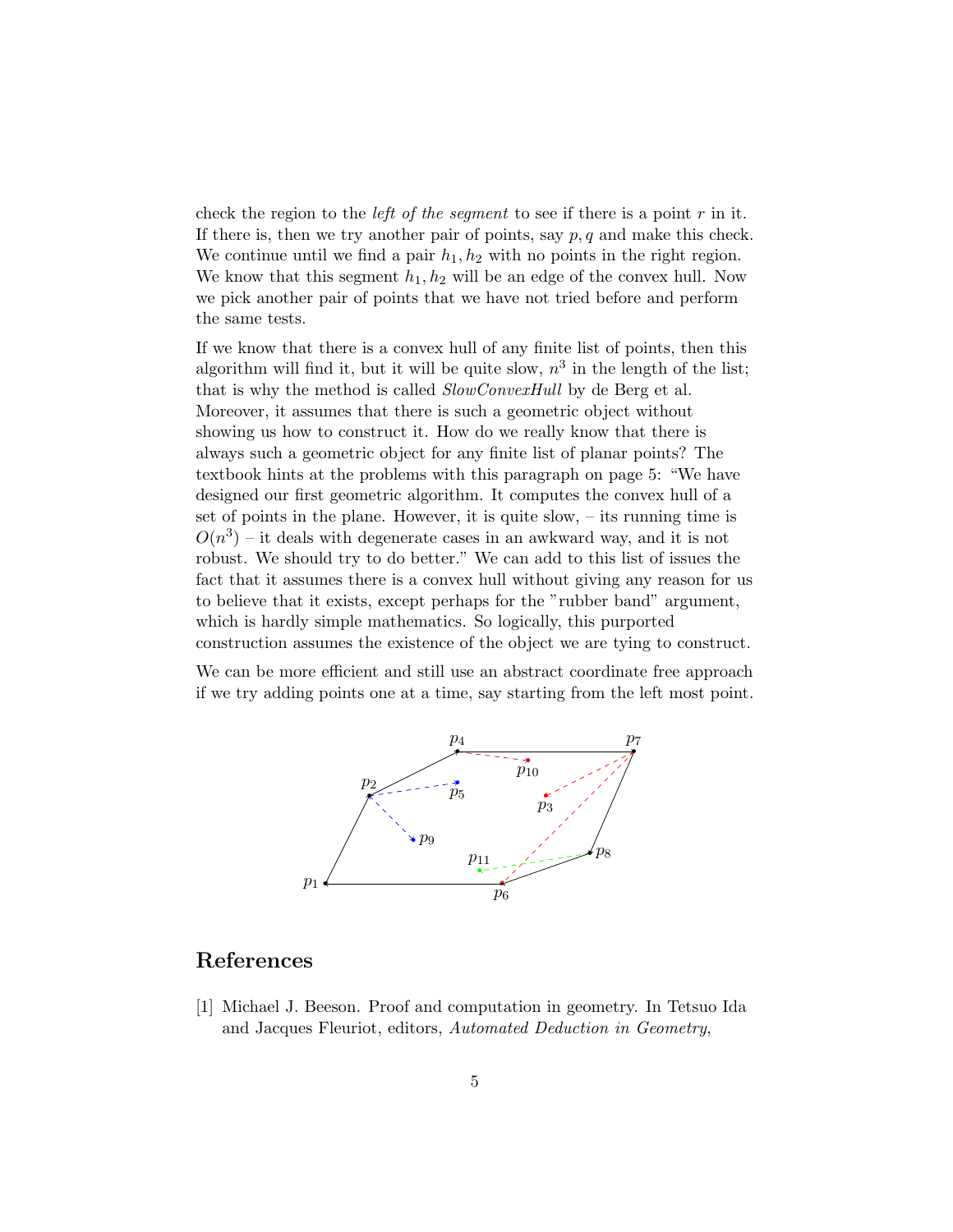volume 7993 of Springer Lecture Notes in Artificial Intelligence, pages 1–30. Springer, 2013.

- [2] Michael J. Beeson. A constructive version of Tarski's geometry. Annals of Pure and Applied Logic, 2015.
- [3] Thomas H. Cormen, Charles E. Leiserson, Ronald L. Rivest, and Clifford Stein. Introduction to Algorithms, Third Edition. The MIT Press, 3rd edition, 2009.
- [4] Mark de Berg, Otfried Cheong, Marc van Kreveld, and Mark Overmans. Computational Geometry. Springer-Verlag Berlin Heidelberg, 2008.
- [5] Euclid. The Elements. Green Lion Press, Santa Fe, New Mexico, 2007.
- [6] Euclid. Elements. Dover, approx 300 BCE. Translated by Sir Thomas L. Heath.
- [7] David Hilbert. Foundations of Geometry. Open Court Publishing.
- [8] Alfred Tarski. What is elementary geometry? In The axiomatic method with special reference to geometry and physics: Proceedings of an international symposium held at the University of California, Berkeley, December 26, 1957-January 4, 1958, Studies in Logic and the Foundation of Mathematics, North Holland, pages 16–29. Brouwer Press, 1959.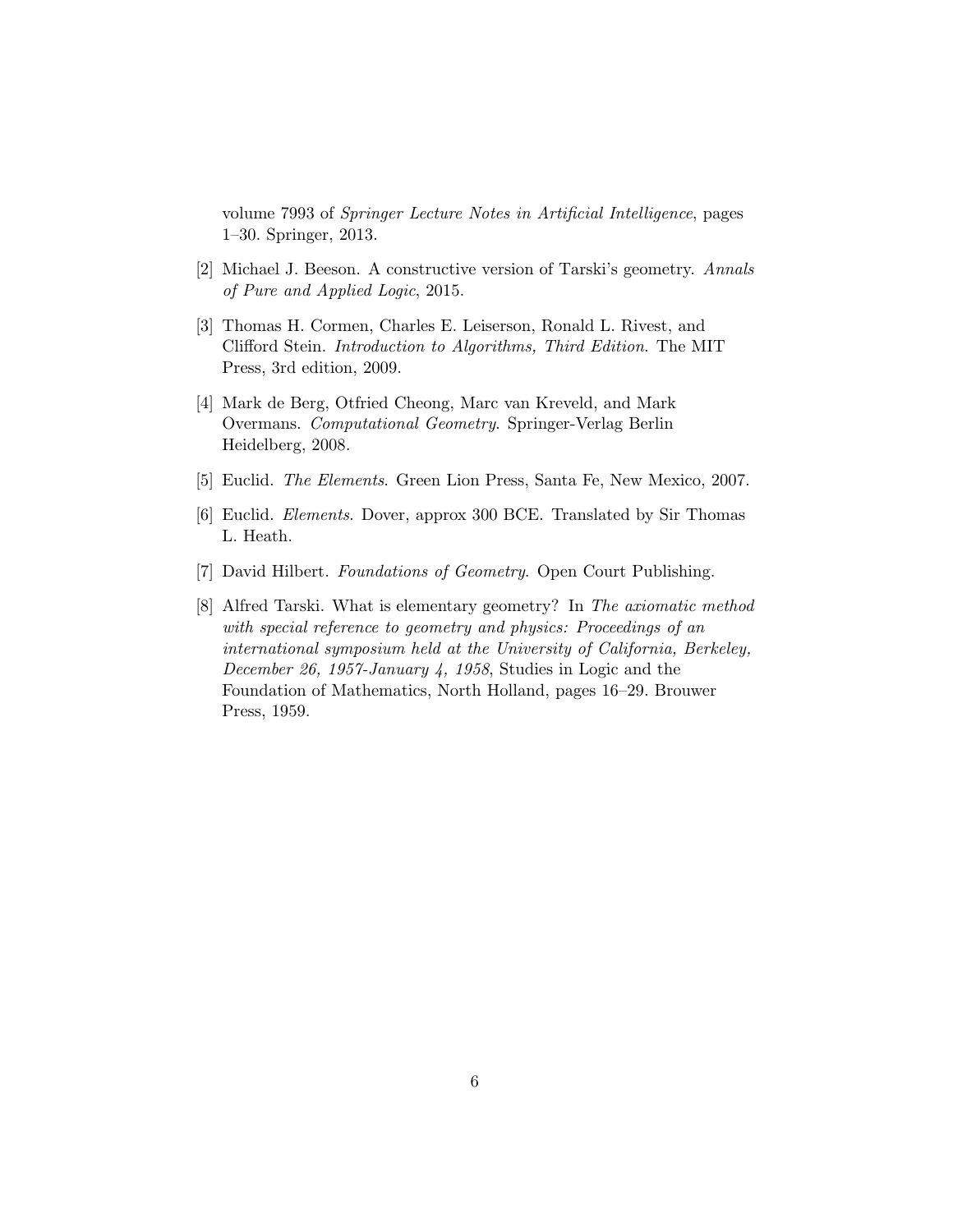#### Chapter 1 COMPUTATIONAL GEOMETRY

These are just three examples of geometric problems requiring carefully designed geometric algorithms for their solution. In the 1970s the field of computational geometry emerged, dealing with such geometric problems. It can be defined as the systematic study of algorithms and data structures for geometric objects, with a focus on exact algorithms that are asymptotically fast. Many researchers were attracted by the challenges posed by the geometric problems. The road from problem formulation to efficient and elegant solutions has often been long, with many difficult and sub-optimal intermediate results. Today there is a rich collection of geometric algorithms that are efficient, and relatively easy to understand and implement.

This book describes the most important notions, techniques, algorithms, and data structures from computational geometry in a way that we hope will be attractive to readers who are interested in applying results from computational geometry. Each chapter is motivated with a real computational problem that requires geometric algorithms for its solution. To show the wide applicability of computational geometry, the problems were taken from various application areas: robotics, computer graphics, CAD/CAM, and geographic information systems.

You should not expect ready-to-implement software solutions for major problems in the application areas. Every chapter deals with a single concept in computational geometry; the applications only serve to introduce and motivate the concepts. They also illustrate the process of modeling an engineering problem and finding an exact solution.

# 1.1 An Example: Convex Hulls

Good solutions to algorithmic problems of a geometric nature are mostly based on two ingredients. One is a thorough understanding of the geometric properties of the problem, the other is a proper application of algorithmic techniques and data structures. If you don't understand the geometry of the problem, all the algorithms of the world won't help you to solve it efficiently. On the other hand, even if you perfectly understand the geometry of the problem, it is hard to solve it effectively if you don't know the right algorithmic techniques. This book will give you a thorough understanding of the most important geometric concepts and algorithmic techniques.

To illustrate the issues that arise in developing a geometric algorithm, this section deals with one of the first problems that was studied in computational geometry: the computation of planar convex hulls. We'll skip the motivation for this problem here; if you are interested you can read the introduction to Chapter 11, where we study convex hulls in 3-dimensional space.

convex not convex A subset *S* of the plane is called *convex* if and only if for any pair of points  $p, q \in S$  the line segment  $\overline{pq}$  is completely contained in *S*. The *convex hull*  $\mathcal{CH}(S)$  of a set *S* is the smallest convex set that contains *S*. To be more precise, 2 it is the intersection of all convex sets that contain *S*.

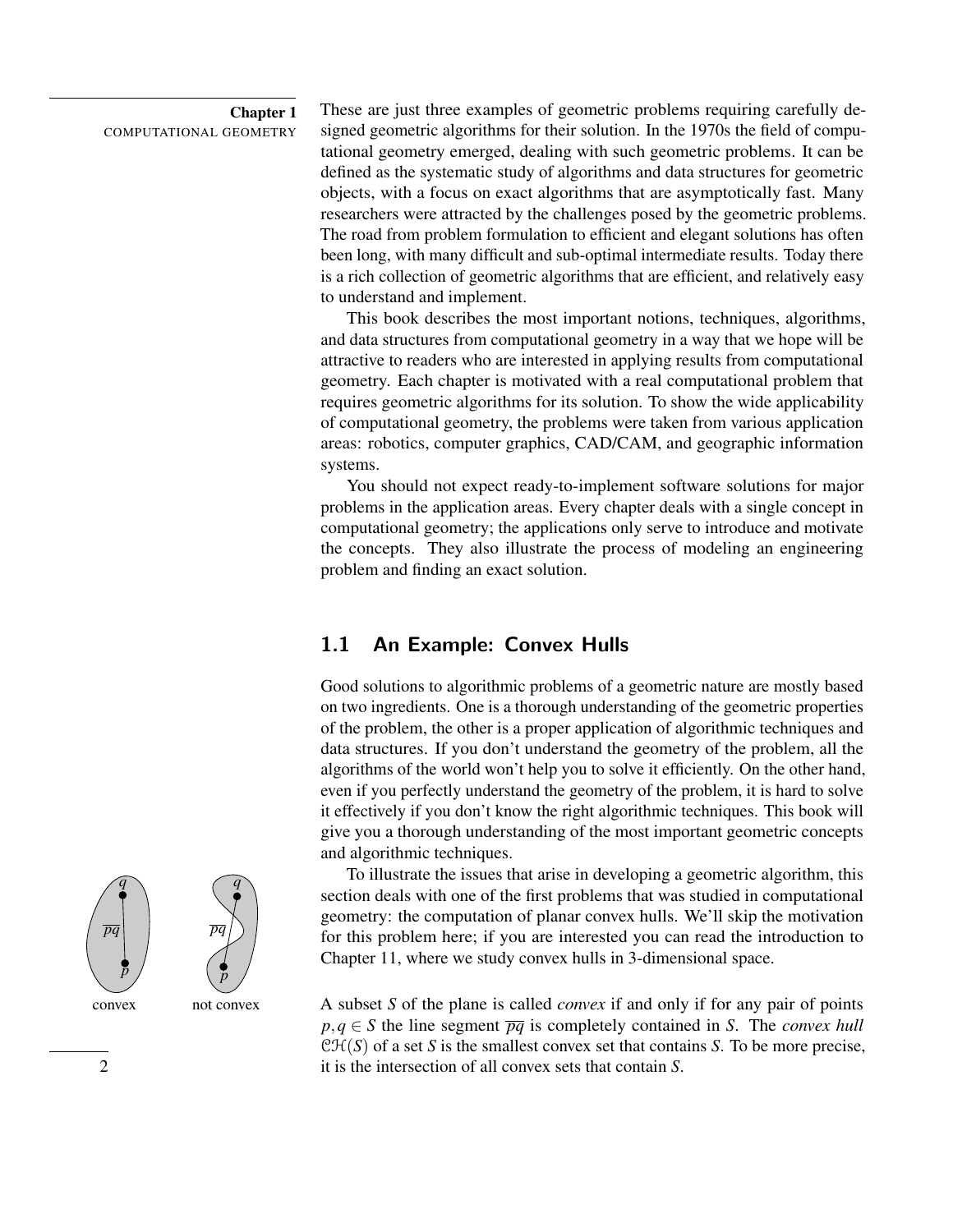We will study the problem of computing the convex hull of a finite set *P* of *n* points in the plane. We can visualize what the convex hull looks like by a thought experiment. Imagine that the points are nails sticking out of the plane, take an elastic rubber band, hold it around the nails, and let it go. It will snap around the nails, minimizing its length. The area enclosed by the rubber band is the convex hull of *P*. This leads to an alternative definition of the convex hull of a finite set *P* of points in the plane: it is the unique convex polygon whose vertices are points from *P* and that contains all points of *P*. Of course we should prove rigorously that this is well defined—that is, that the polygon is unique—and that the definition is equivalent to the one given earlier, but let's skip that in this introductory chapter.

How do we compute the convex hull? Before we can answer this question we must ask another question: what does it mean to compute the convex hull? As we have seen, the convex hull of *P* is a convex polygon. A natural way to represent a polygon is by listing its vertices in clockwise order, starting with an arbitrary one. So the problem we want to solve is this: given a set  $P = \{p_1, p_2, \ldots, p_n\}$  of points in the plane, compute a list that contains those points from *P* that are the vertices of  $\mathcal{CH}(P)$ , listed in clockwise order.

*p*1, *p*2, *p*3, *p*4, *p*5, *p*6, *p*7, *p*8, *p*<sup>9</sup> input = set of points: output = representation of the convex hull:  $p_4, p_5, p_8, p_2, p_9$  *Figure 1.1* 

The first definition of convex hulls is of little help when we want to design an algorithm to compute the convex hull. It talks about the intersection of all convex sets containing *P*, of which there are infinitely many. The observation that  $\mathcal{CH}(P)$  is a convex polygon is more useful. Let's see what the edges of  $\mathcal{CH}(P)$  are. Both endpoints p and q of such an edge are points of P, and if we direct the line through  $p$  and  $q$  such that  $\mathcal{CH}(P)$  lies to the right, then all the points of *P* must lie to the right of this line. The reverse is also true: if all points of  $P \setminus \{p,q\}$  lie to the right of the directed line through p and q, then  $\overline{pq}$  is an edge of  $\mathcal{CH}(P)$ .

Now that we understand the geometry of the problem a little bit better we can develop an algorithm. We will describe it in a style of pseudocode we will use throughout this book.

#### Algorithm SLOWCONVEXHULL(*P*)

*Input.* A set *P* of points in the plane.

*Output.* A list  $\mathcal L$  containing the vertices of  $\mathcal{CH}(P)$  in clockwise order.

- 1.  $E \leftarrow \emptyset$ .<br>2. **for** all of
- 2. **for** all ordered pairs  $(p,q) \in P \times P$  with *p* not equal to *q*<br>3. **do** valid  $\leftarrow$  **true**
- 3. do *valid* ← true  $\frac{3}{4}$

#### Section 1.1 AN EXAMPLE: CONVEX HULLS



Computing a convex hull



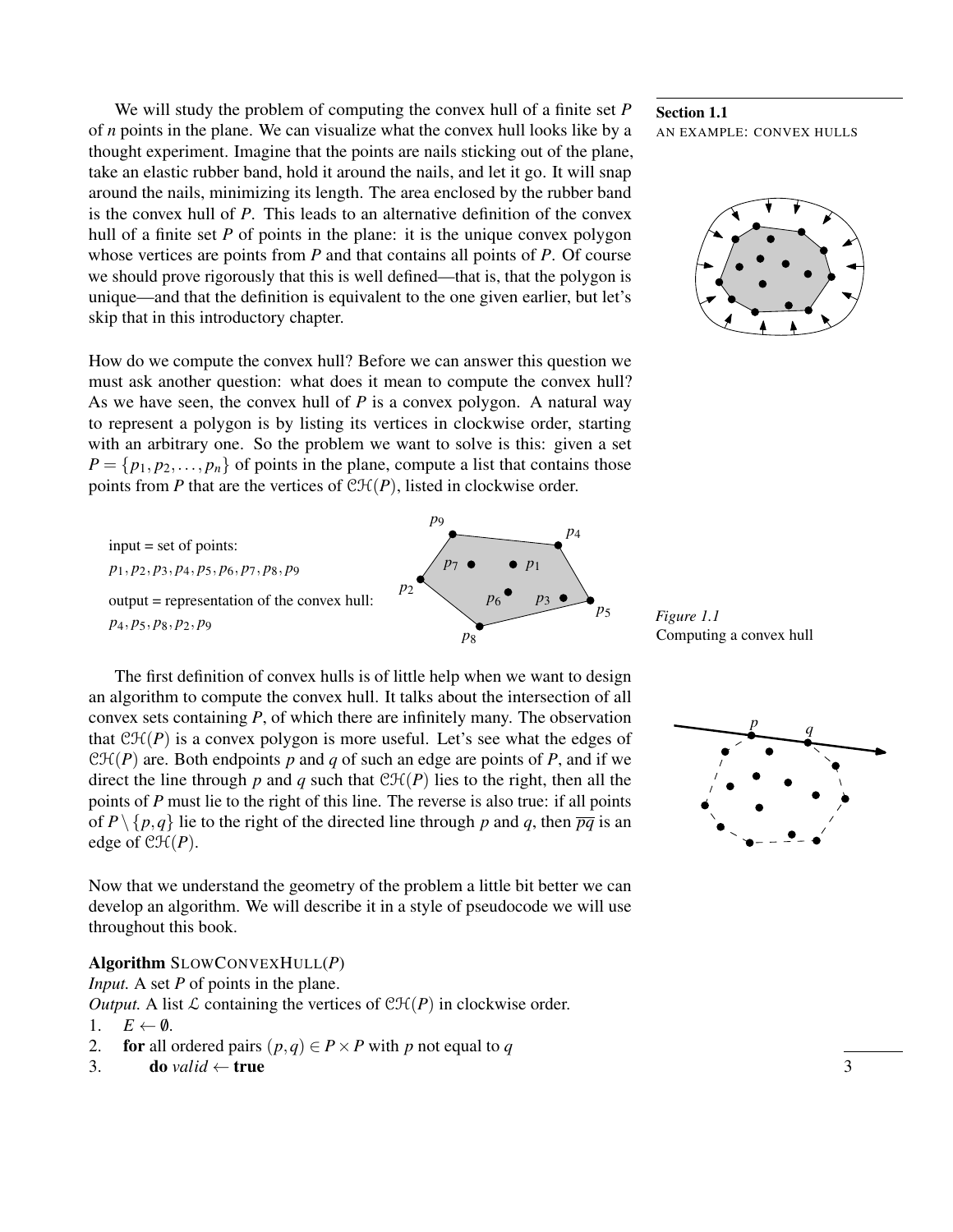#### Chapter 1

- COMPUTATIONAL GEOMETRY
- 4. **for** all points  $r \in P$  not equal to  $p$  or  $q$ <br>5. **do if**  $r$  lies to the left of the directe

```
5. do if r lies to the left of the directed line from p to q
```
- 6. **then** *valid* ← **false**.<br>7. **if** *valid* **then** Add the directe 7. **if** *valid* **then** Add the directed edge  $\vec{pq}$  to *E*.
- 8. From the set *E* of edges construct a list  $\mathcal L$  of vertices of  $\mathcal{CH}(P)$ , sorted in clockwise order.

Two steps in the algorithm are perhaps not entirely clear.

The first one is line 5: how do we test whether a point lies to the left or to the right of a directed line? This is one of the primitive operations required in most geometric algorithms. Throughout this book we assume that such operations are available. It is clear that they can be performed in constant time so the actual implementation will not affect the asymptotic running time in order of magnitude. This is not to say that such primitive operations are unimportant or trivial. They are not easy to implement correctly and their implementation will affect the actual running time of the algorithm. Fortunately, software libraries containing such primitive operations are nowadays available. We conclude that we don't have to worry about the test in line 5; we may assume that we have a function available performing the test for us in constant time.

The other step of the algorithm that requires some explanation is the last one. In the loop of lines 2–7 we determine the set *E* of convex hull edges. From *E* we can construct the list  $\mathcal L$  as follows. The edges in *E* are directed, so we can speak about the origin and the destination of an edge. Because the edges are directed such that the other points lie to their right, the destination of an edge comes after its origin when the vertices are listed in clockwise order. Now remove an arbitrary edge  $\vec{e_1}$  from *E*. Put the origin of  $\vec{e_1}$  as the first point into  $\mathcal{L}$ , and the destination as the second point. Find the edge  $\vec{e}_2$  in *E* whose origin is the destination of  $\vec{e_1}$ , remove it from  $E$ , and append its destination to  $\mathcal{L}$ . Next, find the edge  $\vec{e}_3$  whose origin is the destination of  $\vec{e}_2$ , remove it from *E*, and append its destination to  $\mathcal{L}$ . We continue in this manner until there is only one edge left in *E*. Then we are done; the destination of the remaining edge is necessarily the origin of  $\vec{e}_1$ , which is already the first point in  $\mathcal{L}$ . A simple implementation of this procedure takes  $O(n^2)$  time. This can easily be improved to  $O(n \log n)$ , but the time required for the rest of the algorithm dominates the total running time anyway.

Analyzing the time complexity of SLOWCONVEXHULL is easy. We check  $n^2 - n$  pairs of points. For each pair we look at the *n* − 2 other points to see whether they all lie on the right side. This will take  $O(n^3)$  time in total. The final step takes  $O(n^2)$  time, so the total running time is  $O(n^3)$ . An algorithm with a cubic running time is too slow to be of practical use for anything but the smallest input sets. The problem is that we did not use any clever algorithmic design techniques; we just translated the geometric insight into an algorithm in a brute-force manner. But before we try to do better, it is useful to make several observations about this algorithm.

We have been a bit careless when deriving the criterion of when a pair *p*,*q* 4 defines an edge of CH(*P*). A point *r* does not always lie to the right or to the